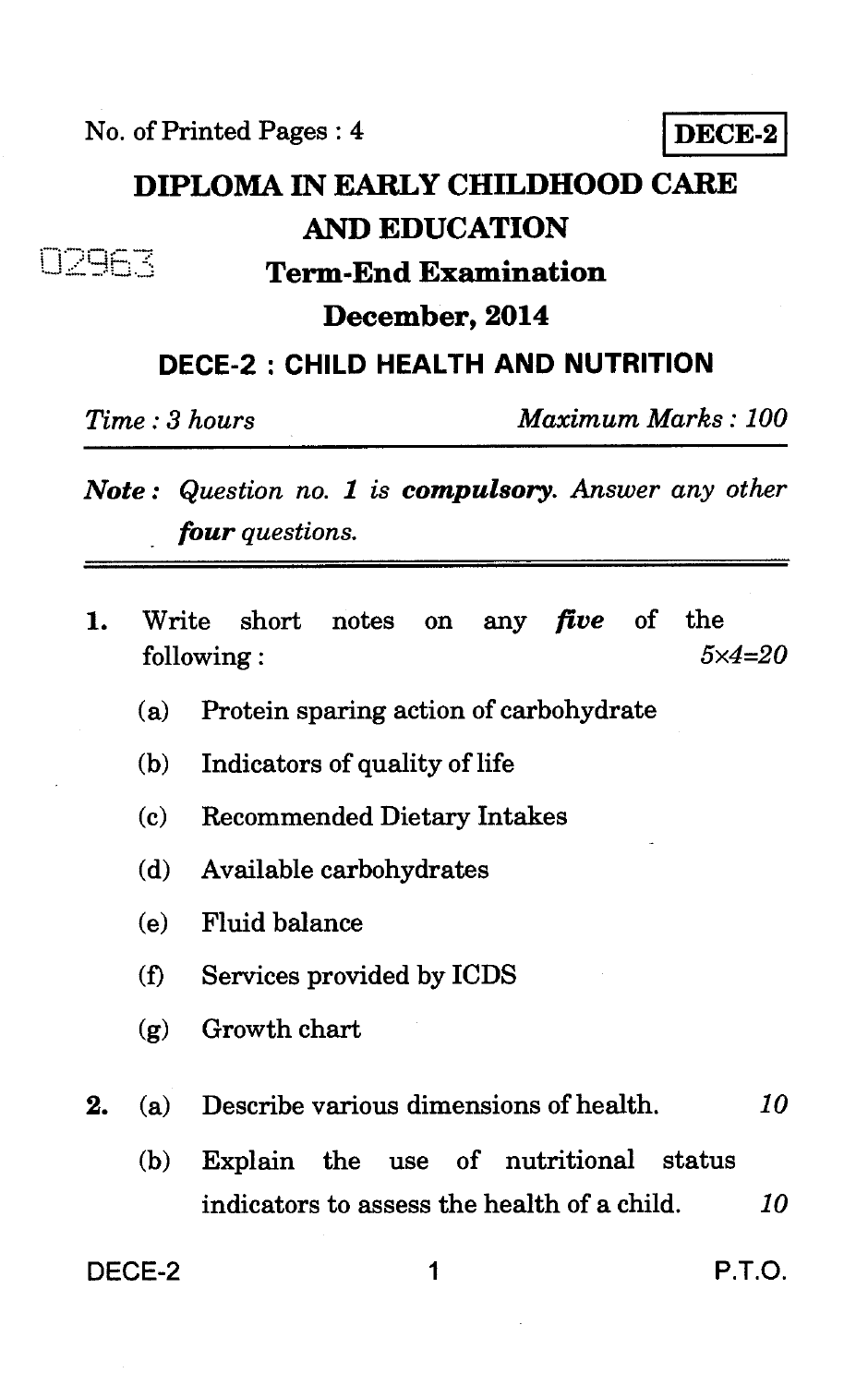| 3. | (a) | List the major nutrients required for the<br>5<br>normal functioning of our body.                                                                                         |
|----|-----|---------------------------------------------------------------------------------------------------------------------------------------------------------------------------|
|    | (b) | Describe the role of proteins, carbohydrates<br>15<br>and water in the diet.                                                                                              |
| 4. | (a) | recommended<br>additional<br>dietary<br><b>State</b><br>intake for various nutrients for lactating<br>women. Give a suggestive one-day menu for<br>15<br>lactating women. |
|    | (b) | Explain the role of fibre in<br>relieving<br>5<br>constipation.                                                                                                           |
| 5. | (a) | How will you protect a healthy child from<br>10<br>becoming ill?                                                                                                          |
|    | (b) | What are the diseases against which a child<br>can be immunized?<br>5                                                                                                     |
|    | (c) | Discuss how immunization protects against<br>infection.<br>5                                                                                                              |
| 6. | (a) | causative<br>factors<br><b>of</b><br>the<br>Explain<br>10<br>xerophthalmia.                                                                                               |
|    | (b) | Explain the clinical features of Iodine<br>10<br>deficiency disorders.                                                                                                    |
| 7. | (a) | What is eczema? Give signs and symptoms<br>$2 + 4 = 6$<br>of eczema.                                                                                                      |
|    | (b) | Indicate the symptoms of malaria<br>and<br>discuss the management of malaria.<br>$3 + 4 = 7$                                                                              |
|    | (c) | Explain the signs and symptoms of any two<br>$\overline{7}$<br>worm infestations.                                                                                         |
|    |     |                                                                                                                                                                           |

DECE-2 2

Ŷ,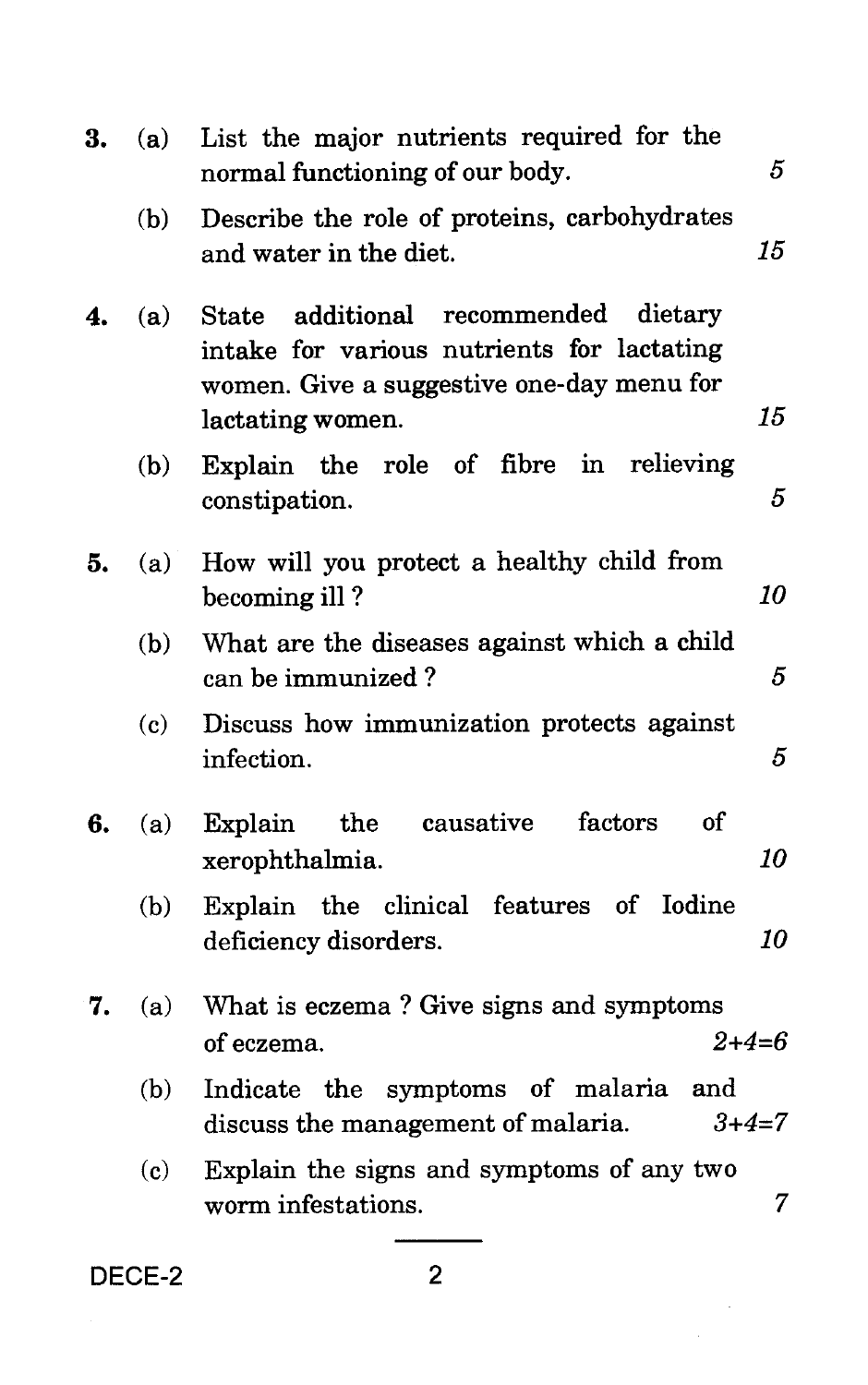डी.ई.सी.ई.-2

# प्रारम्भिक बाल्यावस्था देखभाल एवं शिक्षा में डिप्लोमा सत्रांत परीक्षा दिसम्बर, 2014

## डी.ई.सी.ई.-2:बाल स्वास्थ्य और पोषण

समय :3 घण्टे

अधिकतम् अंक : 100

- प्रश्न सं. 1 अनिवार्य है । शेष में से किन्हीं चार प्रश्नों के उत्तर नोट : दीजिए ।
- निम्नलिखित में से किन्हीं *पाँच* पर संक्षिप्त टिप्पणियाँ 1. लिखिए:  $5x4=20$ 
	- (क) कार्बोज़ का प्रोटीन को अन्य कार्यों के लिए मुक्त रखना
	- (ख) जीवन-स्तर के सूचक
	- (ग) पोषक तत्त्वों की प्रस्तावित दैनिक मात्रा
	- (घ) उपलब्ध कार्बोज़
	- (ङ) द्रव्य-संतुलन
	- (च) आई.सी.डी.एस. द्वारा प्रदान की जाने वाली सेवाएँ
	- (छ) वृद्धि चार्ट
- (क) स्वास्थ्य के विभिन्न आयामों का वर्णन कीजिए। 10  $2.$ 
	- (ख) बच्चे के स्वास्थ्य का निर्धारण करने के लिए पोषणात्मक स्तर के सूचकों के प्रयोग की व्याख्या कीजिए । 10

DECE-2

P.T.O.